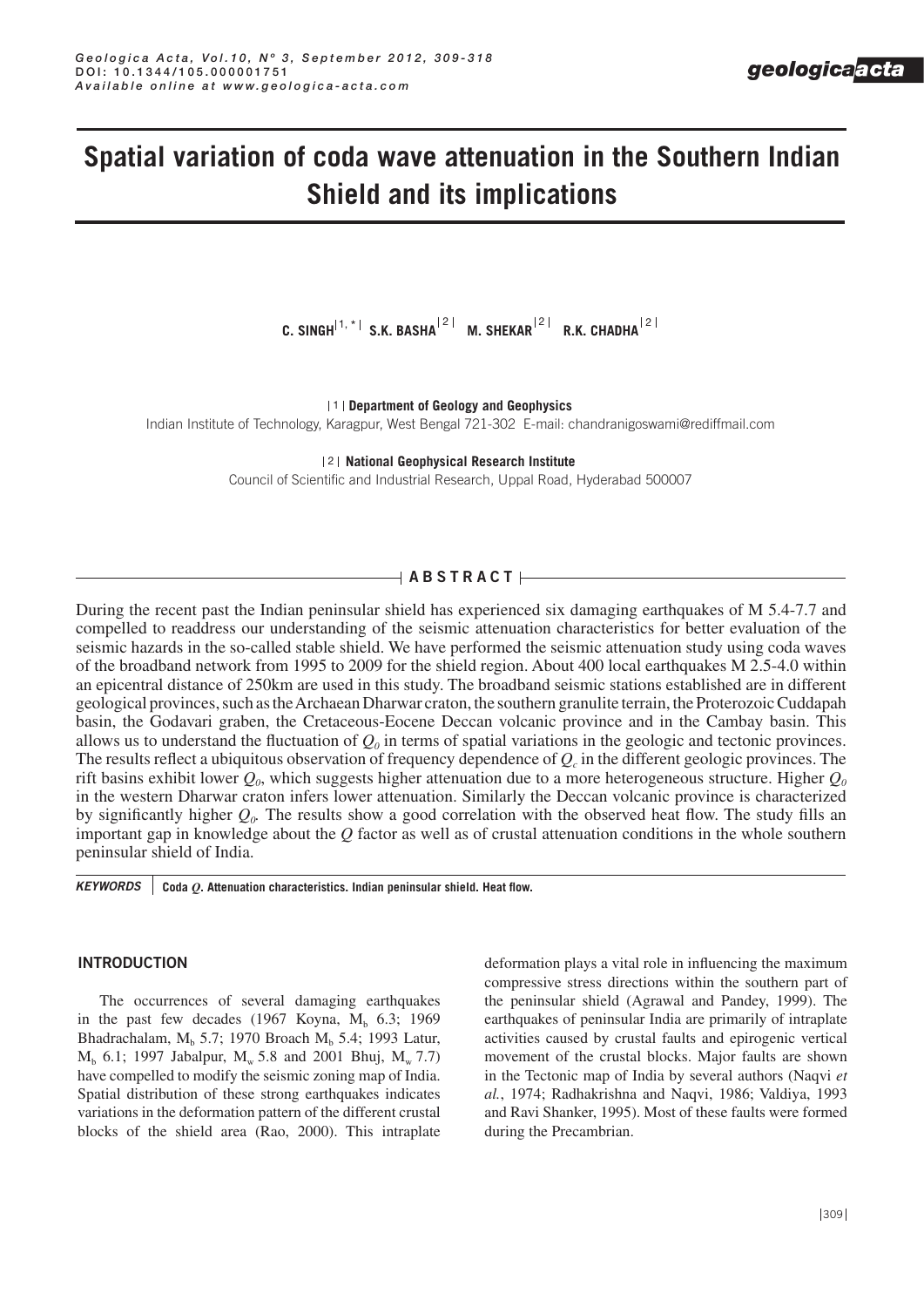Coda wave attenuation in southern Indian Shield

The knowledge of regional values of the attenuation factor coda  $Q_c$  and its spatial variation attracts considerable interest in relation to tectonics and seismicity, being an important subject in seismic risk analysis and engineering seismology (Singh and Herrmann, 1983; Jin and Aki, 1988). The coda  $Q_c$  method is based on the following: 1) the coda wave is not affected by the source radiation pattern along the source-receiver direction, 2) path corrections are not necessary with the coda method since coda waves are scattered in the crustal volume, and 3) it can be applied successfully for single-station data (Aki, 1969, 1980; Aki and Chouet, 1975). It can be estimated using methods based on the single scattering model for coda wave generation (Aki and Chouet, 1975; Sato, 1977) which are based on the fit of the seismogram envelope, obtained at different frequency bands, to single-scattering theoretical models. Although single scattering is no longer taken to be a valid assumption (Gao *et al.*, 1983; Frankel and Wennerberg, 1987), it is still used as it is found that estimated  $Q_c$  are similar to the direct S-wave quality factor, and represent the attenuation characteristics of a given region. Aki (1985) observed agreement between  $Q_c$  and S-wave  $Q$  and concluded that the *S* coda is formed by single *S*-to-*S* backscattered waves in the 1–25Hz range. Sarker and Abers (1998) compared the coda *Q* with S-wave *Q* measured using seismograms recorded at two seismic arrays in the Caucasus and Kopet Dagh (Turkmenistan). Their results demonstrated that coda *Q* agrees with S-wave *Q* in both areas. Several studies have been carried out in varied geological terrains worldwide to investigate the seismic wave attenuation property of the medium, characterize the seismic activity and discriminate seismically active regions from stable ones (Aki and Chouet, 1975; Sato, 1977; Roecker *et al.*, 1982; Pulli, 1984; Wu, 1985; Jin and Aki, 1988, 1989; Havskov *et al.*, 1989; Ibanez *et al.*, 1990; Pujades *et al.*, 1991; Canas *et al.*, 1991; Akinci *et al.*, 1994; Zelt *et al.*, 1999; Biescas *et al.*, 2007). Phillips *et al.* (1988) found significant differences in *Q<sub>c</sub>* related to variations in regional geology rather than variations in velocity between the two sides of the San Andreas fault in California. Seismic waves attenuate in amplitude *(A)* with both increasing travel time (*t*) and frequency (*f)*, so that at a given *t* amplitudes decay with frequency *A* (f) ~exp( $-\pi ft/Q$ ), where 1/*Q* describes the rate of attenuation in a given medium (Aki and Richards, 1980). Coda envelope shows a stable and similar time decay parameter for data from the same seismogenic area so the attenuation parameter  $(1/O<sub>c</sub>)$ is often used to parametrize the tectonic characteristics. The heterogeneities responsible for the development of  $Q_c$  can be caused by velocity and/or density perturbations, and the presence of cracks and faults. Aki (1980) and Pulli (1984) have determined a correlation between the dependence of *Qc* on frequency and the tectonic complexity of a region. Areas of strong tectonic heterogeneity show a strong frequency dependence of *Qc*. Among many other physical phenomena that affect 1/*Q*, temperature also probably

plays a dominant role below the upper crust (Sarker and Abers, 1999). It is widely accepted that the  $Q_c$  value in high temperature or magma intrusion area is usually low. Sarker and Abers (1999) have shown that the 1/*Q* variations are a reasonable proxy for temperature variations. Gao (1992) suggested that, if coda mainly reflects the intrinsic *Q*, it should be very sensitive to temperature and the content of liquid within the detected body. However, if the activities are caused by small stress variations, consideration of coda *Q* may be less sensitive to the change in stress in comparison to temperature; it may thus be less sensitive to the stressrelated precursors.

In this context, it is interesting to investigate whether the distinct geologic provinces of the Southern shield with differential heat variation show disparate attenuation characteristics. The attenuation of coda waves will be measured here as a function of frequency using about 400 local earthquakes during 1995-2009 (Fig. 1). Our investigation sites include three from the Archaean Dharwar craton, one from the southern granulite terrain, one from the Proterozoic Cuddapah basin of southern India, one from Godavari Graben, two from the southern part of the Cretaceous-Eocene Deccan volcanic province of central India and one site from the recent Cenozoic era (Fig. 2). This makes it interesting to study the influence of the geological structure on coda waves.



**FIGURE 1** Epicenter map of the events used for the analysis of Coda *Q* attenuation. Inverted triangles represent broadband seismic station locations.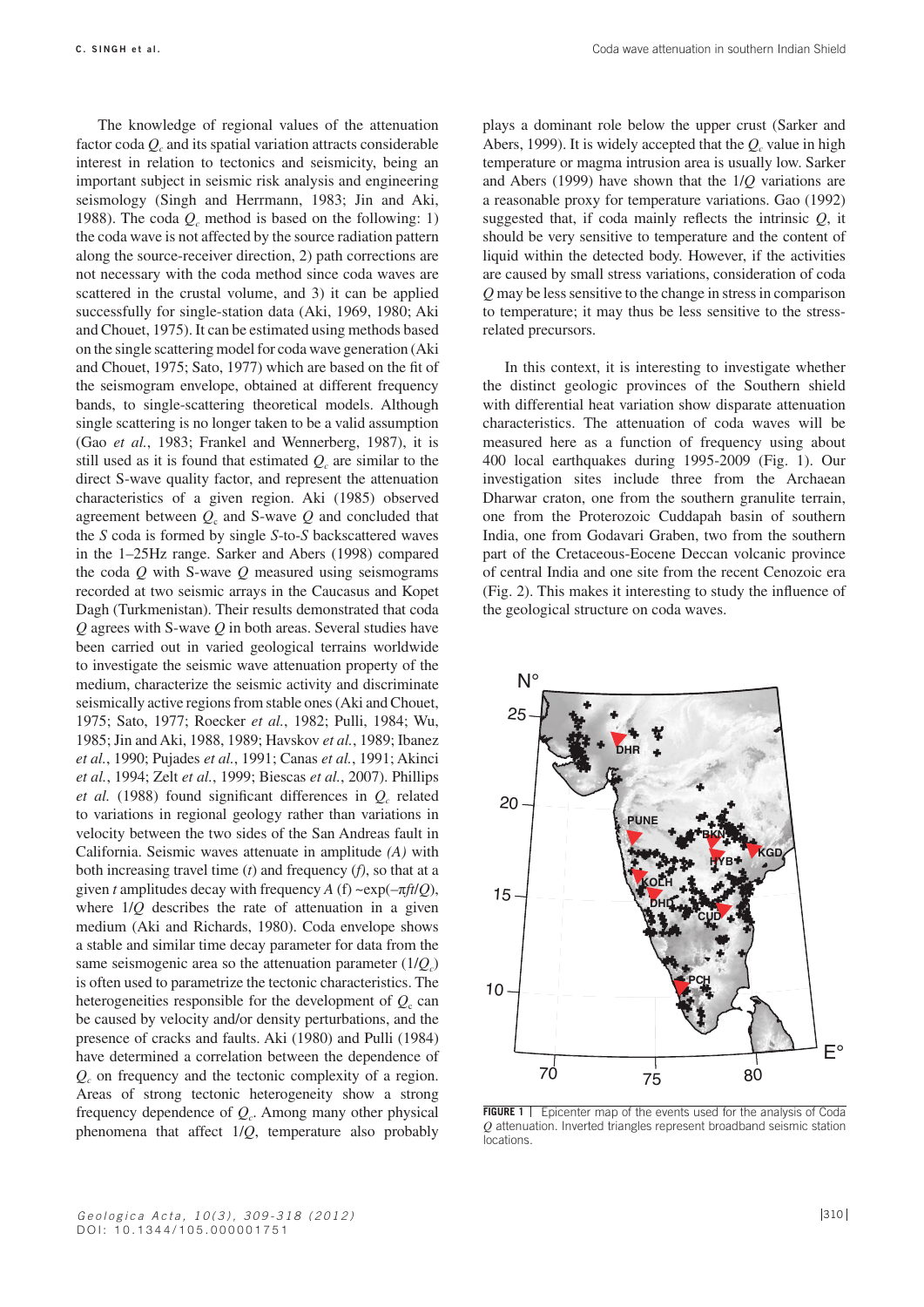#### **GEOLOGICAL SETTING**

India has a diverse geology. Almost the entire peninsular shield has been associated with continuous uplifting and destructive erosion since the early Tertiary until the present (Radhakrishna, 1993). The Indian craton was once part of the supercontinent of Pangaea. At that time, it was attached to Madagascar and southern Africa on the southwest coast, and Australia along the east coast. In the Jurassic, about 160Ma ago, rifting caused Pangaea to break apart into two supercontinents namely, Gondwana (to the south) and Laurasia (to the north). The



**FIGURE 2** Different geological provinces of peninsular India; WDC: Western Dharwar Craton; EDC: Eastern Dharwar Craton; GG: Godavari Graben; BC: Bhandara Craton; VB: Vindhyan Basin; DVP: Deccan Volcanic Province; SGT: Southern Granulite Terrain (Station PCH); CSZ: Chitradurga Shear Zone; EG: Eastern Ghats; WG: Western Ghats; CB: Cuddapah Basin; NSL: Narmada Son Lineament; FD: Foredeep; DAFB: Delhi-Aravalli Fold Belt; 1) Moyar; 2) Bhavani; 3) Palghat-Cauvery and 4) Achan-Kovil Shear zones. The nine stations are located at different geological sites shown by inverted triangles.

Indian craton remained attached to Gondwana, until the supercontinent began to rift apart in the early Cretaceous, at about 125Ma.

The earliest phase of tectonic evolution was marked by the cooling and solidification of the upper crust of the Earth surface in the Archaean era (prior to 2.5 billion years) which is represented by the exposure of gneisses and granites especially on the Peninsula. It includes the oldest rocks of the Earth's crust that exhibit very complex structural deformations and petrological differentiation. These form the core of the Indian craton. The southernmost portion of the shield is constituted by the southern granulite terrain, which contains high-grade metamorphic rocks. The southern granulite terrain is a typical example of remobilization of one of the oldest crusts in the world (Bhaskar Rao *et al.*, 2003). The Dharwar craton of southern India is a relatively typical Archaean "basement" assemblage of linear "schist belts" within widespread gneissic rocks, intruded by younger granites (*e.g.*, Swami Nath and Ramakrishnan, 1981; Halls *et al.*, 2007). Metamorphic grades increase from north (greenschist) to south (granulite) (Halls *et al.*, 2007) and the northern block is again subdivided into the eastern and western Dharwar craton based on high temperature and low temperature metamorphic mineral assemblages respectively (Sarangi *et al.*, 2007). The western Dharwar craton (age 3.5-3.0Ga) is made of old gneisses and green stones with few granites whereas the eastern Dharwar craton (age 3.0-2.6Ga) consists of younger rocks with widespread N-S elongate plutons of late Archaean granites. Early to Late Proterozoic calcareous and arenaceous deposits, which correspond to humid and semi-arid climatic regimes, were sedimented in the Cuddapah and Vindhyan basins. The Cuddapah basin rocks occupy an area of about 35000 square kilometers. The shape of the basin is crescentic, the concave side of which is oriented towards the east. These basins which border or lie within the existing crystalline basement were uplifted during the Cambrian (500Ma). The sediments are generally undeformed and have in many places preserved their original horizontal stratification. The Godavari valley basin is a NNW-SSE trending graben preserving the Gondwana sedimentary rocks. It is basically a younger rift zone, perhaps developed along a zone of weakness inherited from Archaean gneisses (Qureshy *et al.*, 1968). This is a seismically active zone (Tandon and Srivastava, 1974). Towards the close of the Cretaceous, subsequent to the deposition of the Bagh and the Lameta beds, a large part of the Peninsula was affected by a stupendous outburst of volcanic energy, resulting in the eruption of a thick series of lava and associated pyroclastic materials. This great volcanic formation is known in Indian geology under the name of the Deccan Traps. The timing of these eruptions (65Ma) coincides with rifting of the Indian plate from the Seychelles. Because of the thick volcanic cover (maximum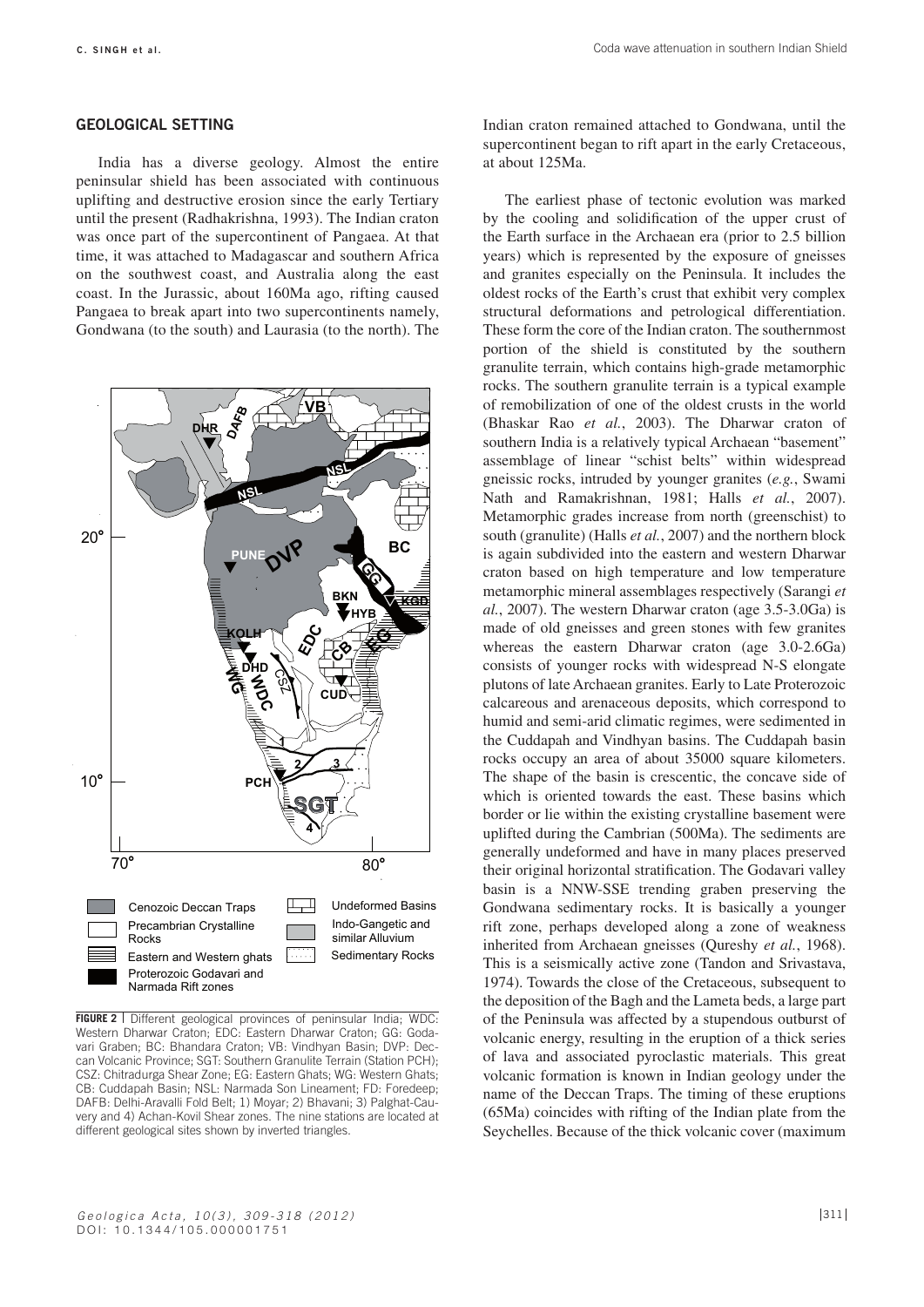thickness  $\sim$  3000m), it is not easily possible to ascertain whether the basement rocks constitute those similar to the Dharwar craton. The origin of the Cambay rift basin, which is located in the northwest margin of the Indian platform, is connected with the northward movement of the Indian subcontinent after the break-up of Gondwanaland. This structure is occupied by a 3500m-thick pile of Tertiary and Quaternary sediments and bounded by north-northwest striking deep discontinuous normal faults.

# **DATA**

In the aftermath of the many strong earthquakes in the southern peninsular shield region there has been an effort to monitor the seismic activity through the deployment of permanent broadband seismographs by various organizations like the Indian Meteorological Department, National Geophysical Research Institute, Center for Earth Science Studies, Indian Institute of Geomagnetism, Gujarat Engineering Research Institute, and Osmania University, supported by the Department of Science and Technology across the entire shield region. We have used nine stations from peninsular India like DHD, from the western Dharwar craton, which is situated in the core of the mid-Archaean craton; HYB and BKN are from the eastern Dharwar craton; PCH is from the southern granulite terrain; CUD is from the Proterozoic Cuddapah basin of southern India; KGD is from the Godavari graben; stations at KOLH and PUNE are on the Deccan volcanic province of central India and DHR is on the Cambay basin of the recent Cenozoic era (Fig. 2). All stations contain rocks of variable age, geological characters and different heat flow anomalies. These stations have been equipped with Broadband three component seismographs. The HYB station is part of the GEOSCOPE global network with STS-1(360sec) and PUNE with STS-2(120sec). All the other stations are equipped with Guralp CMG-40T (30sec) and REFTEK-72A digitizers till the year 2006. From February 2007 onwards these stations are replaced with Nanometrics Seismometer Trillium T240 (240sec) and Taurus digitizers. The details are given in Table 1. The locations of relatively higher magnitude earthquakes are taken from reporting agency Indian Meteorological Department, Maharashtra Engineering Research Institute, Nasik. Other very local earthquakes are located by using the single station method (Roberts *et al.*, 1989). The arrival times of P and S phases and back azimuth (from station to source) are used for the estimation of origin time and epicenter. The locations of the events are reported in Figure 1. Only waveforms with good signal-to-noise  $(S/N)$  ratio ( $\geq$ 2) are analyzed. Different stations have different sample/sec, from 100 to 20 sample/s. The stations (HYB, PUNE and DHR) with 20 samples/s records were used for the estimation of *Q* up to 5Hz. Data from other stations used up to 16Hz (Table 1). About 400 local earthquakes are used, the epicentral distances of which are within 250km and of M 2.5-4. (Fig. 1). These earthquakes were recorded with sufficient coda duration. The vertical component is chosen, the clipped or overlapped earthquakes are removed and finally correlation coefficients with greater than 0.50 are considered for the present analysis. Figure 3 shows a digital seismogram recorded at station KOLH whose data were used for this analysis and the box marks the position of coda window for start times 2ts.

## **METHODOLOGY**

Aki and Chouet (1975) proposed a single backscattering model to explain the coda waves as a superposition of secondary waves from randomly distributed heterogeneities. Assuming that coda waves are composed of single backscattered waves, the coda amplitude can be approximately expressed by the following formula:

$$
A(f, t) = c(f)t^{-a} \exp(-\pi ft / Q_c)
$$
 (1)

where  $A(f, t)$  is the coda amplitude for a central frequency "*f*" over a narrow bandwidth signal at a lapse time "*t*" measured from the origin time of the seismic event and

**Table 1**  abbreviations are given in the text. The frequency bands used for each station for the analysis are also indicated TABLE 1 | Details of the types of instrumentation, period for which data was used, number of events and the operating agencies for each station. Agency

| Station (Place)  | Agency          | Sensor Type                               | Data used          | No earth-<br>quakes<br>used | Frequency<br>band used<br>(Hz) | Geology                  |
|------------------|-----------------|-------------------------------------------|--------------------|-----------------------------|--------------------------------|--------------------------|
| PCH (Peechi)     | <b>CESS</b>     | CMG-40T                                   | 12,2000 to 12,2007 | 51                          | $1.5 - 16$                     | South granulite terrain  |
| DHD (Dharwar)    | <b>NGRI</b>     | CMG-40T (01-03-2007 onwards Trillium 240) | 12,2001 to 08,2008 | 58                          | $1.5 - 16$                     | Western Dharwar craton   |
| HYB (Hyderabad)  | <b>GEOSCOPE</b> | STS-1                                     | 05.1995 to 01.2006 | 56                          | $0.75 - 5$                     | Eastern Dharwar craton   |
| BKN (Bicknoor)   | <b>OU</b>       | CMG-40T (01-08-2007 onwards Trillium 240) | 03.2000 to 01.2009 | 30                          | $1.5 - 16$                     | Eastern Dharwar craton   |
| CUD (Cuddapah)   | <b>NGRI</b>     | CMG-40T (01-03-2007 onwards Trillium 240) | 03.2000 to 07.2009 | 52                          | $1.5 - 16$                     | Cuddapah basin           |
| KGD (Kothaqudem) | <b>NGRI</b>     | CMG-40T (18-02-2007 onwards Trillium 240) | 12,2000 to 08,2009 | 45                          | $1.5 - 16$                     | Godavari graben          |
| KOLH (Kolhapur)  | IIG             | Trillium 240                              | 04.2008 to 07.2009 | 39                          | $1.5 - 16$                     | Deccan Volcanic province |
| PUNE (Pune)      | <b>IMD</b>      | STS-2                                     | 08,2005 to 10,2008 | 20                          | $0.75 - 5$                     | Deccan Volcanic province |
| DHR (Dharoi)     | <b>GEERI</b>    | CMG-40T                                   | 01.2000 to 10.2005 | 46                          | $0.75 - 5$                     | Western Cambay basin     |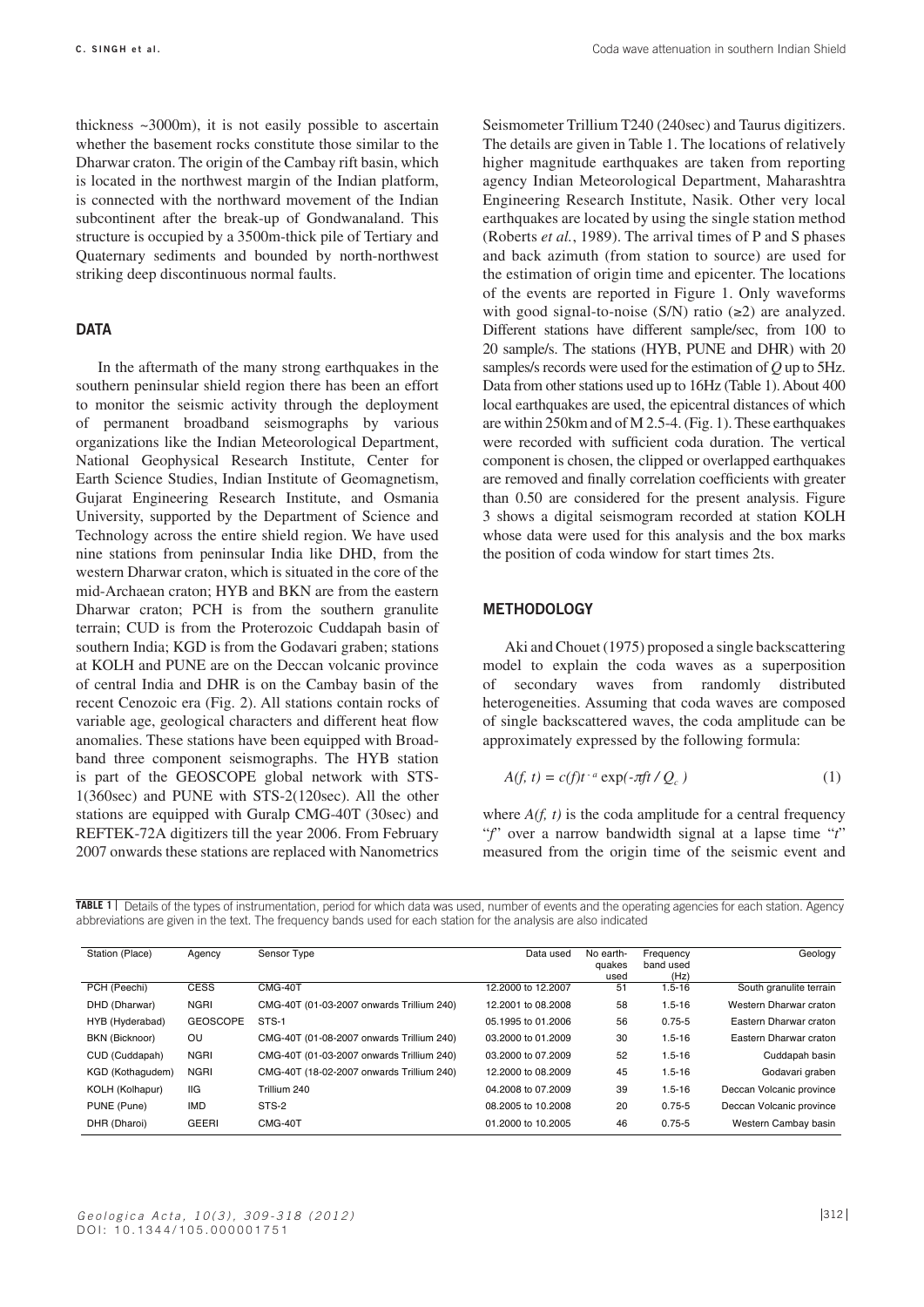

**FIGURE 3** | An example of seismogram recorded at one of our stations (KOLH). P- and S-arrival times are shown with vertical arrows and coda window of 70s for  $t_{start}=2t_s$  is shown with a box.

*C(f)* is the coda source factor. This is used for the estimation of quality factor  $Q<sub>c</sub>$  of coda waves representing the average attenuation properties of the medium for a given region. This is the most frequently used model and often chosen because it facilitates the comparison with other studies made elsewhere. Rautian and Khalturin (1978), however, found that equation (1) is valid only for the lapse time, *t*, greater than about two times the S-wave travel time,  $t<sub>s</sub>$ . Assuming the source factor, *C(f)*, to be independent of time and radiation pattern and the geometrical spreading parameter (*a*) equals to 1 for body waves, the above equation can be rewritten as

$$
\ln A(f, t)^* t = c - bt \tag{2}
$$

Where  $b = \pi f t / Q_c$  and  $c = \ln C(f)$ . Equation (2) represents the equation of a straight line, slope of which  $b = \pi f t / Q_c$ provides the  $Q_c$ , for the central frequency *f*. Sato (1977)

introduced the source receiver offset in a single scattering model so that the coda analysis begins after the arrival of the shear wave. The  $Q_c$ -values were calculated using the SEISAN software package (Havskov and Ottemoller, 2003). The time envelope for the coda decay observation is taken at twice the time of S-wave  $(2t<sub>s</sub>)$  from the origin time of the event with fixed lapse time window length 70s. The coda of all the filtered seismograms from time t onwards are smoothed by using a root mean square (rms) technique which calculates the rms values of coda amplitude of the filtered seismograms with a sliding window of 5s length along the coda in steps of 2.5s and evaluates the value at each step in the same frequency band. Figure 4 shows the smoothed coda amplitude for the coda part of the filtered seismograms recorded at PUNE. The *Q<sub>c</sub>* is calculated at different frequency bands from the slope of the least-square fit straight line of the plot between  $\ln[A(f, t)t]$  and lapse time (*t*). Table 2 shows central frequency and bandwidth used for the estimation of  $Q_c$ . The calculated  $Q_c$ -values at given central frequencies were accepted only when correlation coefficients (*C*) for the best-fit line for the coda decay slope with respect to lapse time were greater than 0.5 and the signal-to-noise ratio (S/N) was greater than 2 for a given data set. In Figure 5(A, B),  $Q_c$ -values versus frequencies are plotted for the stations having 20 samples and 100 samples respectively. The power law in the form  $Q_c = Q_0 f^n$  is fitted for the  $Q_c$  of each station, where  $Q_0$  is the  $Q<sub>c</sub>$ -value at 1Hz and *n* is the frequency relation parameter.

#### **RESULTS AND DISCUSSION**

# **Variation of**  $Q_C$  **with frequency**

The location of the earthquakes and recording stations covers different types of geologic provinces. Estimates of coda *Qc* for different frequencies are shown in Figure 5A, B. We have observed that in all cases  $Q_c$  increases with increasing frequency. This seems to be a general



**FIGURE 4** | The top panel of the figure shows the vertical component seismogram from station PUNE. The first arrow on the left side of the top panel shows origin time and the other two arrows indicate the coda duration. The lower panels in each set of figures show filtered coda windows for 7 central frequencies at  $t_{\text{start}} = 2t_s$ . The number on the right-hand side within each panel represents central frequency in Hz. Tick marks on the x axes for all panels are at an interval of 30s. The y axis represents amplitude. In the lower nine panels amplitude scales are amplified with respect to that in the top panel to show the coda part more clearly. Abbreviations:  $Q-Q<sub>c</sub>$ , SN – signal to noise ratio.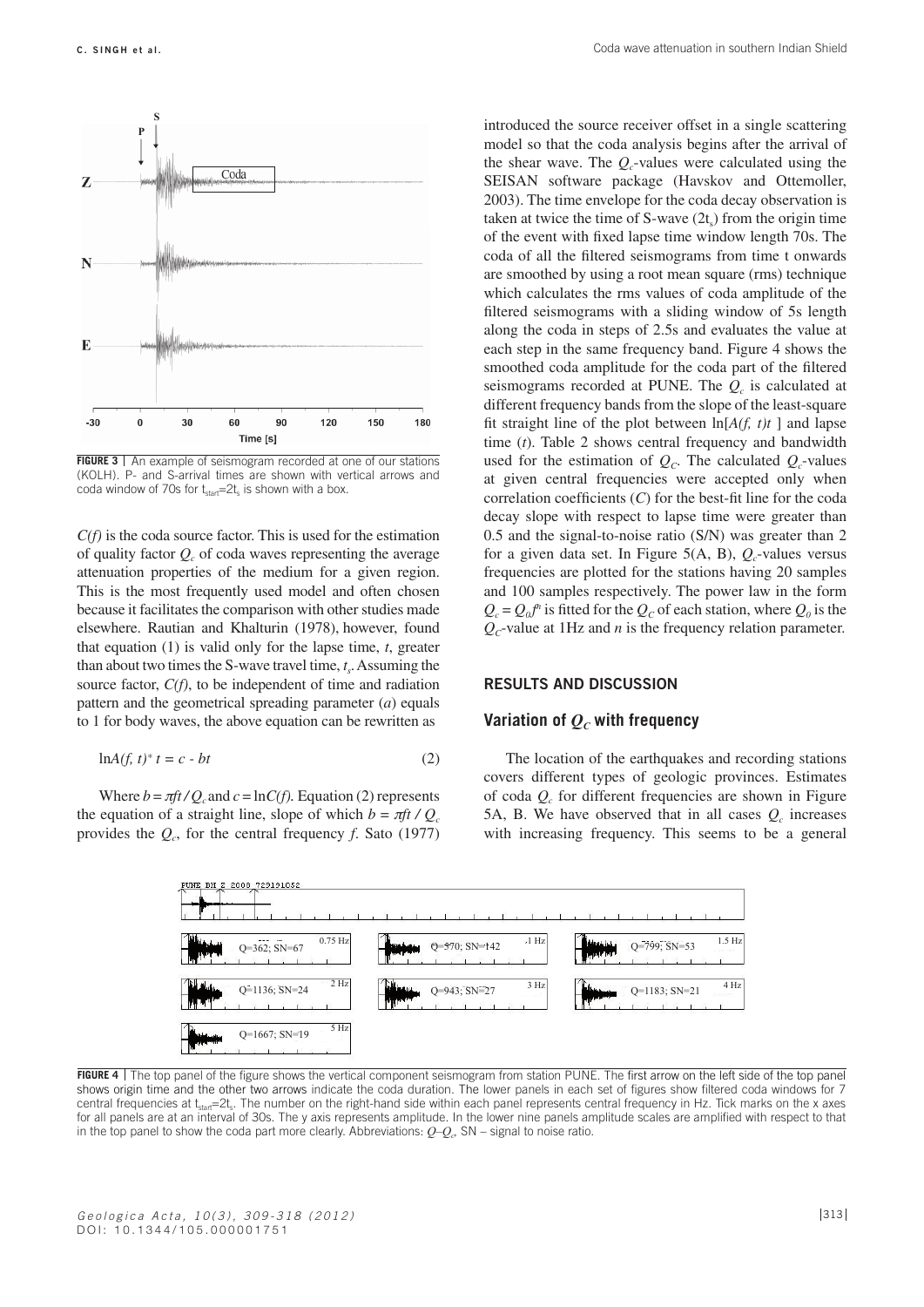| <b>TABLE 2</b>   Different central frequency components of band pass filter |  |
|-----------------------------------------------------------------------------|--|
| with low and high cutoff frequencies                                        |  |

| High cutoff<br>(Hz) | Central frequency<br>(Hz) | Low cutoff<br>(Hz) |
|---------------------|---------------------------|--------------------|
| 1.05                | 0.75                      | 0.45               |
| 1.5                 |                           | 0.5                |
| 2                   | 1.5                       |                    |
| 2.66                | 2                         | 1.34               |
|                     | 3                         | 2                  |
| 5.34                | 4                         | 2.66               |
| 6.5                 | 5                         | 3.5                |
| 8                   | 6                         | 4                  |
| 10.66               | 8                         | 5.34               |
| 16                  | 12                        | 8                  |
| 21.34               | 16                        | 10.66              |

feature of frequency dependence of  $Q_c$  (Aki, 1980). It depends on both degree of heterogeneity of a medium and level of tectonic activity in an area (Aki, 1980; Pulli and Aki, 1981; Roecker *et al.*, 1982). Aki (1980) postulated from these observations that scattering of seismic waves mainly controls the frequency dependence of  $Q_c$ . The low *Q*c values (high attenuation) for lower frequencies may indicate a high degree of heterogeneity and the decrease in rock strength in the crust whereas the high  $Q_c$  values (low attenuation) at higher frequencies may be related to relatively more homogeneous deeper crustal layers. In the present study DHR and KGD show relatively low  $Q_c$  for the lower frequency band (Fig. 5A, B) indicating existence of heterogeneities due to significant influence of underplating and compressional tectonism at Cambay basin (Reddy *et al.*, 1999) and presence of a conjugate set of faults transverse to the Godavari Graben respectively. The high values at lower frequency ranges for CUD and KOLH indicate the crusts below both the stations are homogeneous. For frequencies above 8Hz the coda *Q* distribution is nearly uniform (Fig. 5B), indicating that the uniform distributions of smaller scale scatter over the study region (Jin and Aki, 2005).

# **Variations of**  $Q_{\theta}$  **and frequency parameter** *n* **at different geologic regime**

The  $Q_c$  frequency relation is given by  $Q_c = Q_0 f^n$  where  $Q_0$  is  $Q_c$  at 1 Hz and *n* is the frequency relation parameter. At fixed lapse time, window length 70s the estimations of coda  $Q_0$  and *n* are made for the comparison (Table 3). We have classified the obtained  $Q_0$  values into four groups like *Q0*<250, *i.e.* less values; *Q0*≥250≤300, *i.e.* moderate;  $Q_0$ ≥300≤350, *i.e.* high and  $Q_0$ >350, *i.e.* significantly high values. All values of  $Q_0$  at different regimes indicate the area is moderately stable. The obtained  $Q_0$  values of some parts of peninsular India are in close agreement with the values found by Ramakrishna *et al.* (1997) for the south Indian shield. Singh *et al.* (2004) have estimated a relation  $Q(f)=800f^{0.42}$  for the Indian shield region. However, it gives a higher value of *Q* than estimated in the present study.

The higher estimate of *Q* value can be attributed to the fact that Lg coda wave averages over a broad region and they used the data at larger distances (240–2,400km), while the present study contains the data of smaller distances  $(\leq 250 \text{km})$ . In the present analysis significantly higher values are found at station KOLH and those at CUD indicate low attenuation in the crust. Station CUD lies at the western part of the Cuddapah basin which has been relatively unaffected by tectonic activity as inferred by the near-horizontal bedding of the sedimentary rocks (Saha, 2002) and resulted as high  $Q_0$  value. Within the Deccan volcanic province, PUNE exhibits quite a high value but a significantly high  $Q_0$  value of KOLH indicates the south of the Deccan volcanic province is more stable than other parts of the Deccan volcanic province. In the western part of the Deccan volcanic province, the seismically very active Koyna region shows a lower value of  $Q_0$  (Gupta and Kumar, 2002; Mandal and Rastogi, 1998). Thus, within the Deccan volcanic province there are abrupt variations of attenuation characteristics. The Deccan volcanic province is affected by the Reunion mantle plume activity and the associated Deccan volcanism which has a profound influence on the structure that varies spatially. The variations in  $Q_0$  value for the western Dharwar craton (station DHD) and eastern Dharwar craton (stations BKN and HYB) are observed. The western Dharwar craton is made of older rocks and shows higher  $Q_0$  values whereas the eastern Dharwar craton consists of younger rocks and exhibit lower values. It may be due to several reasons. The western Dharwar craton had evolved by the end of the Archaean and was largely stable thereafter. Moving from west to east in the Dharwar craton there is a variation in gravity field, heat flow and seismic images which suggest the existence of the different tectonic boundaries interfacing the domain of the western Dharwar craton and the eastern Dharwar craton (Harinarayana, 2007). According to Krishna and Ramesh (2000), there exists a scattering zone at upper crustal depths below the Gauribidanur seismic array in the eastern Dharwar craton. Tripathi (2001) reported the



FIGURE 5 | Variation of average calculated  $Q_c$  value for different frequencies at 70s lapse-time windows starting at 2t<sub>s</sub> in a log-log scale A) for stations having 20sample/s and B) stations having 100 sample/s. The bars represent standard deviation.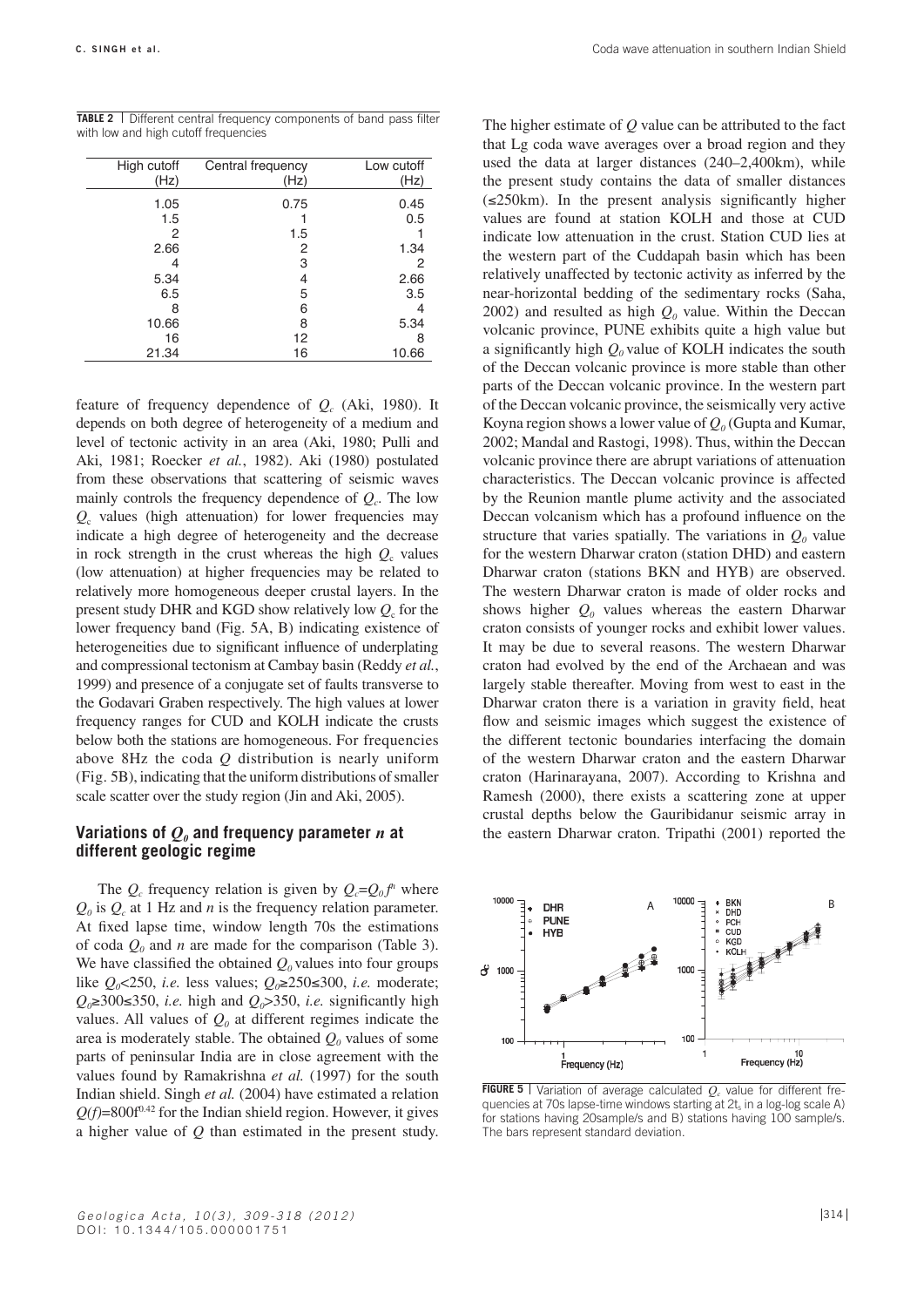**TABLE 3** | The observed  $Q_0$  and n values with standard deviations at different stations

| Stations   | Coda $Q_0$ -value | n value       |
|------------|-------------------|---------------|
| <b>BKN</b> | $268 + 55$        | $0.92 + 0.09$ |
| <b>HYR</b> | 254+21            | $1.1 + 0.09$  |
| DHD        | 342+41            | 0.76+0.05     |
| PCH        | $290 + 54$        | 0.81+0.08     |
| CUD        | $400+40$          | $0.74 + 0.04$ |
| DHR        | 288+20            | $0.81 + 0.05$ |
| PUNF       | $316 + 25$        | $0.86 + 0.03$ |
| KGD        | $249 + 46$        | $0.89 + 0.09$ |
| KOI H      | 594+125           | $0.53 + 0.09$ |

presence of high heterogeneities beneath the Gauribidanur seismic array located at the western flank of the eastern Dharwar craton on the basis of differential attenuation at the array. Mohan and Rai (1992) suggested the presence of heterogeneities in the major geological contact between the eastern and western Dharwar cratons; this is prominent in the deeper crust and in the upper mantle. The station at the southern granulite terrain shows a moderate value of  $Q_0$ . The low value of  $Q_0$  at the KGD suggests that the crustal part of the Godavari graben is heterogeneous. The Godavari graben represents a seismically active zone (Tandon and Srivastava, 1974), and in the northern side the faults associated with the Godavari graben show movement during the Holocene. The long and narrow Godavari rift oriented NW–SE, which forms the contact between the two major cratons, namely, Dharwar and Singhbhum cratons, is the source area that generated the April 13, 1969 earthquake (M 5.7) and its aftershock sequence (Gangrade and Arora, 2000). The  $Q_0$  value at the DHR can be explained in terms of its underplating and compressional tectonism **(**Reddy *et al.*, 1999).

A strong correlation between the degree of frequency dependence (*n* value) and the level of tectonic activity was observed by several authors in different parts of the world (*e.g.*, Aki, 1980; Pulli and Aki, 1981; Roecker *et al.*, 1982; Van-Eck, 1988; Akinci *et al.*, 1994). They ascertained that the  $n$  value is higher for tectonically active regions compared to the tectonically stable regions. In the present study, "*n*" ranges from 0.5 to 1.1. The lowest value of "*n*" at KOLH suggests that the crust is more stable.

#### *Q* **and Temperature**

The ongoing intraplate deformation and the presence of large scale inhomogeneity within the Indian shield are well reflected in the geothermal heat distribution. Several studies on heat flow for southern peninsular India have been reported (Gupta *et al.*, 1991; Agarwal and Pandey, 1999; Roy and Rao, 2000). Gao (1992) described that, if coda mainly reflects the intrinsic  $Q$ , it should be very sensitive to temperature and liquid content within the medium. Havskov *et al.* (1989) reported that coda *Q* at Mount St. Helens (volcanic region) is significantly lower than in the surrounding areas. The certain parts of peninsular India, Cambay basin and Godavari graben, which show higher heat flow, result in comparatively lower  $Q_0$  than other parts of the stable shield. Measurements carried out in the Cambay basin indicate high heat flow values  $(75-93 \text{mW/m}^2)$  with an average value of  $83 \text{mW/m}^2$  as compared to a normal heat flow value of approximately 46mW/m<sup>2</sup> for stable continental areas (Thiagarajan *et al.*, 2001). This interpretation is corroborated by the moderate value of  $Q_0$  at DHR. Heat flow is also found to be greater in the southern part of the Godavari graben where KGD is located (Roy and Rao, 2000). The Proterozoic Cuddapah basin, Dharwar craton and the Deccan volcanic province are characterized by low heat flow (Roy and Rao, 2000) that exhibit high  $Q_0$  values. Rao (2000) has found a correlation between the seismically active zones and high heat flow areas in peninsular India. The coda  $Q_0$  value obtained in the present study is comparable with the heat flow study in southern peninsular India.

## **Comparison of results with global observations**

Some results of *Q* studies obtained worldwide in different geologic and tectonic provinces are shown in Table 4. In tectonically stable central United States, Singh and Herrmann (1983) found that the *Q* is nearly frequency independent while in our case it is strongly frequency dependent. Very stable areas such as mid-central North

**TABLE 4** | A detailed comparison of coda-Q studies for different regions of the World

| Active regions<br>Aleutian<br><b>Washington State</b><br>South Spain<br>West Anatolia, Turkey<br>Parkfield | 200<br>63<br>155 | 1.05<br>0.97 | Scherbaum and Kisslinger (1985)                        |
|------------------------------------------------------------------------------------------------------------|------------------|--------------|--------------------------------------------------------|
|                                                                                                            |                  |              |                                                        |
|                                                                                                            |                  |              |                                                        |
|                                                                                                            |                  |              | Havskov et al. (1989)                                  |
|                                                                                                            |                  | 0.89         | Ibanez et al. (1990)                                   |
|                                                                                                            | 183              | 0.76         | Akinci et al. (1994)                                   |
|                                                                                                            | 79               | 0.74         | Hellweg et al. (1995)                                  |
| Koyna, India                                                                                               | 169              | 0.77         | Mandal and Rastogi (1998)                              |
| Bhuj, India                                                                                                | 102              | 0.98         | Mandal et al. (2004)                                   |
|                                                                                                            |                  |              |                                                        |
| Stable regions                                                                                             |                  |              |                                                        |
| Norway                                                                                                     | 120              | 1.09         | Kavamme and Havskov (1989)                             |
| South Carolina                                                                                             | 190              | 0.94         | Rhea (1984)                                            |
| South India                                                                                                | 460              | 0.83         | Ramakrishna Rao et al. (1997)                          |
| New England                                                                                                | 460              | 0.40         | Pulli (1984)                                           |
| <b>Eastern North America</b>                                                                               | 680              | 0.36         | Atkinson and Boore (1995)                              |
| North Iberia                                                                                               | 600              | 0.45         | Puiades et al. (1997)                                  |
|                                                                                                            |                  |              |                                                        |
| B: From L <sub>o</sub> spectral<br>Amplitude method                                                        |                  |              |                                                        |
| Active regions                                                                                             |                  |              |                                                        |
| Western U.S.                                                                                               | 150              | 0.4          |                                                        |
|                                                                                                            | 300              | 0.3          | Singh and Herrmann (1983)<br>Singh and Herrmann (1983) |
| NW U.S.                                                                                                    |                  |              |                                                        |
| Stable regions                                                                                             |                  |              |                                                        |
| Indian Shield                                                                                              | 800              | 0.42         | Singh et al. (2004)                                    |
| NE U.S.                                                                                                    | 900              | 0.35         | Singh and Herrmann (1983)                              |
| Central U.S.                                                                                               | 1000             | 0.20         | Singh and Herrmann (1983)                              |
| Canadian Shield                                                                                            | 900              | 0.20         | Hasegawa (1985)                                        |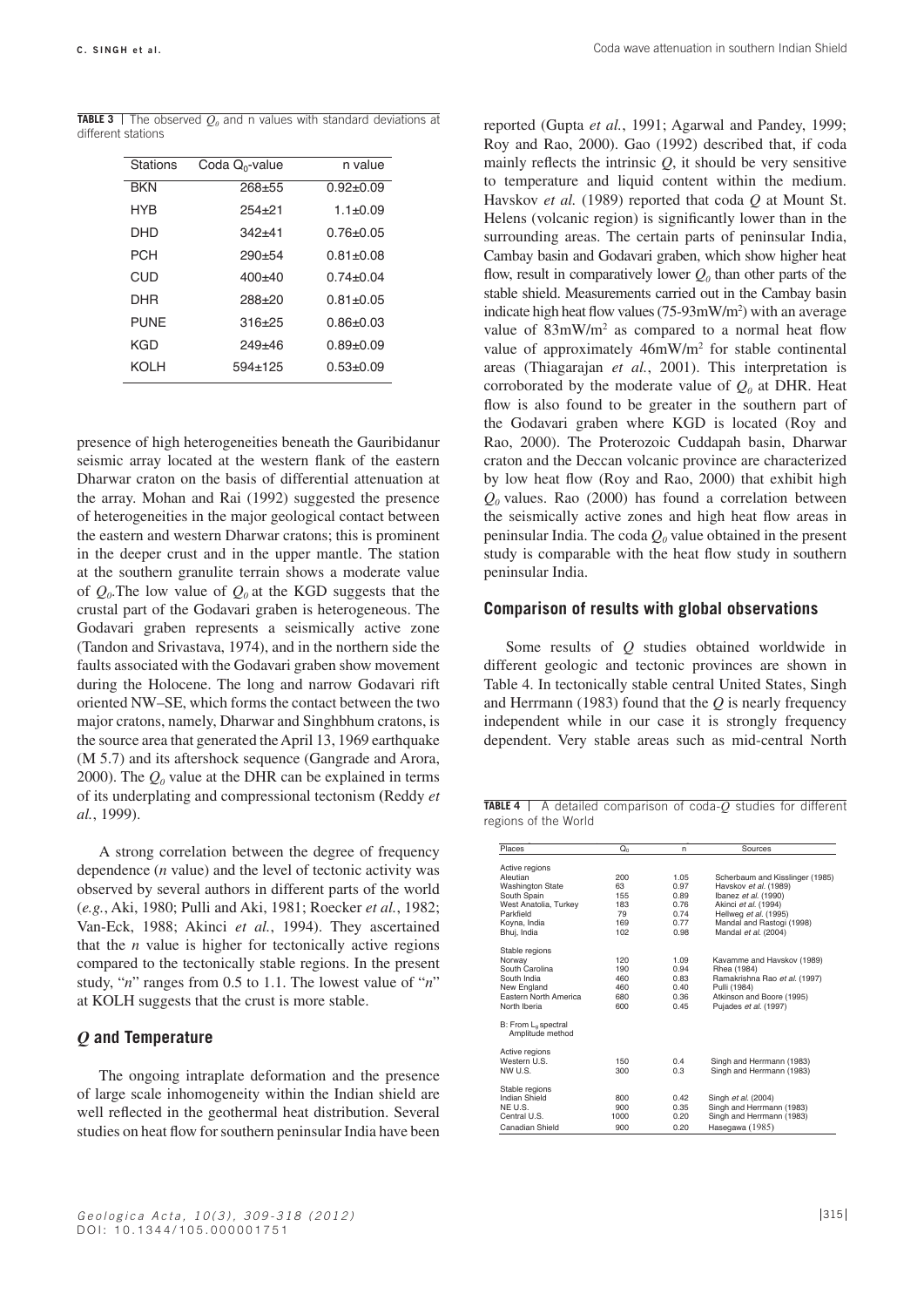America possess very high  $Q_0$  values (e.g.>600), while tectonically active regions like western US and Japan have relatively low  $Q_0$  values (*e.g.*<200). Intermediate  $Q_0$ values in the range of 200–600 are associated with areas of moderate seismicity (Mak *et al.*, 2004). However, stable South Carolina and Norway have shown  $Q_0$  values of 190 and 120, respectively, which are identical to those for active regions (Rhea, 1984; Kvamme and Havskov, 1989). Singh *et al.* (1999) have found that the Q value of the Indian shield is similar to that of the tectonically similar region of eastern North America. The  $Q_0$  value in the present study is close to the values obtained by Ramakrishna Rao *et al.* (1997) for the south Indian peninsular shield. Although it is considerably lower than in other stable regions globally (Table 4), it is comparable to the intraplate regions with moderate seismicity, such as the rifted zone of the central Mississippi valley, which yielded a  $Q_0$  of 210 (Dwyer *et al.*, 1984). Hence the Indian shield appears to be undergoing a large-scale rejuvenation and is more unstable than other shield areas worldwide. Rao (2000) has found the strain rate for the Indian shield as a whole is 6.01×10−10 per year**,** the second highest in SCR of the world, the highest being North America (6.80×10−10 per year) which also indicates that the Indian peninsular shield region is not very stable.

#### **CONCLUSIONS**

We calculated the coda  $Q_0$  values for the entire south India peninsular shield based on the single-scattering theory. Our study area includes varied complex tectonic provinces that had undergone breakup and reassembly of the eastern Gondwana supercontinent. To improve the resolution of  $Q_0$  for the entire southernmost part of India, we improved the resolution of  $Q_0$  by subdividing the area based on the regional geology. A dataset of ~400 digital records from local earthquakes is analyzed. The estimated  $Q_c$  values show a systematic strong dependence on frequency range. The differences of  $Q_0$  values are due to differences of the attenuative properties of the mediums. The long and continued geodynamic process of the entire peninsular shield has a considerable impact on the variation in  $Q_0$  values. The relatively high value at the DHD infers low attenuation in the cratonic crust, which is expected since it has been stable for a longer time. The southern part of the Deccan volcanic province exhibits a significantly larger value of  $Q_0$  that reflects the differential level of crustal heterogeneities within the province. The low value at the KGD of the Godavari graben could be a manifestation of the ancient rifting. A good correlation between coda  $Q_0$  and heat flow across the entire peninsular shield is observed. The  $Q_0$  values in the present study are much lower than in other stable regions globally.

# **ACKNOWLEDGMENTS**

The comments by two reviewers were very helpful in improving the paper. Prof Sagarika Mukhopadhyay is thanked for her suggestions. The authorities of the India Meteorological Department, Centre for Earth Science Studies, Indian Institute of Geomagnetism and Gujrat Engineering Research Institute are sincerely acknowledged for providing us the data. CS acknowledges the financial support provided by CSIR.

# **REFERENCES**

- Agrawal, P.K., Pandey, O.P., 1999. Relevance of hot underlying asthenosphere to the occurrence of Latur earthquake and Indian peninsular shield seismicity. Geodynamics, 28, 303-316.
- Aki, K., 1980. Attenuation of shear waves in the lithosphere for frequencies from 0.05 to 25Hz. Physics of the Earth and Planetary Interiors, 21, 50-60.
- Aki, K., 1969. Analysis of the seismic coda of local earthquakes as scattered waves. Journal of Geophysical Research, 74, 615-631.
- Aki, K., 1985. Theory of earthquake prediction with special reference to monitoring of the quality factor of lithosphere by the coda method, Earthquake Prediction Research, 3, 219-230.
- Aki, K., Chouet, B., 1975. Origin of the coda waves: source attenuation and scattering effects. Journal of Geophysical Research, 80, 3322-3342.
- Aki, K., Richards, P.G., 1980. Quantitative seismology, theory and methods. San Francisco, W.H. Freeman and Company, 1, 556pp.
- Akinci, A., Taktak, A.G ., Ergintav, S., 1994. Attenuation of coda waves in Western Anatolia. Physics of the Earth and Planetary Interiors, 87, 155-165.
- Atkinson, G.M., Boore, D.M., 1995. Ground Motion Relations for Eastern North America. Bulletion of Seismological Society of America, 85, 17-30.
- Bhaskar Rao, Y.J., Janardhan, A.S., Vijaya Kumar, T., Narayana, B.L., Dayal, A.M., Taylor, P.N., Chetty, T.R.K., 2003. Sm-Nd model ages and Rb-Sr isotopic systematics of charnockites and gneisses across the Cauvery Shear Zone, southern India: implications for the Archaean-Neoproterozoic terrane boundary in the Southern Granulite Terrain. In: Ramakrishnan, M. (ed.). Tectonics of Southern Granulite Terrain, Kuppam-Palani Geotransect. Geological Society of India, 50 (Memoir), 297-317.
- Biescas, B., Rivera, Z., Zapata, J.A., 2007. Seismic attenuation of coda waves in the eastern region of Cuba. Tectonophysics, 429, 99-109.
- Canas, J.A., Pujades, L., Badal, J., Payo, G., Demiguel, F., Vidal, F., Alguacil, G., Ibáñez, J., Morales, J., 1991. Lateral variation and frequency depedence of coda-Q in the southern part of Iberia. Geophysical Journal International, 107, 57-66.
- Dwyer, D.J., Herrmann, R.B., Nuttli, O.W., 1984. Use of a digital seismic network to study Lg attenuation and the coda Q in the Central Mississippi Valley. Earthquake Notes, 55(3), 7-8.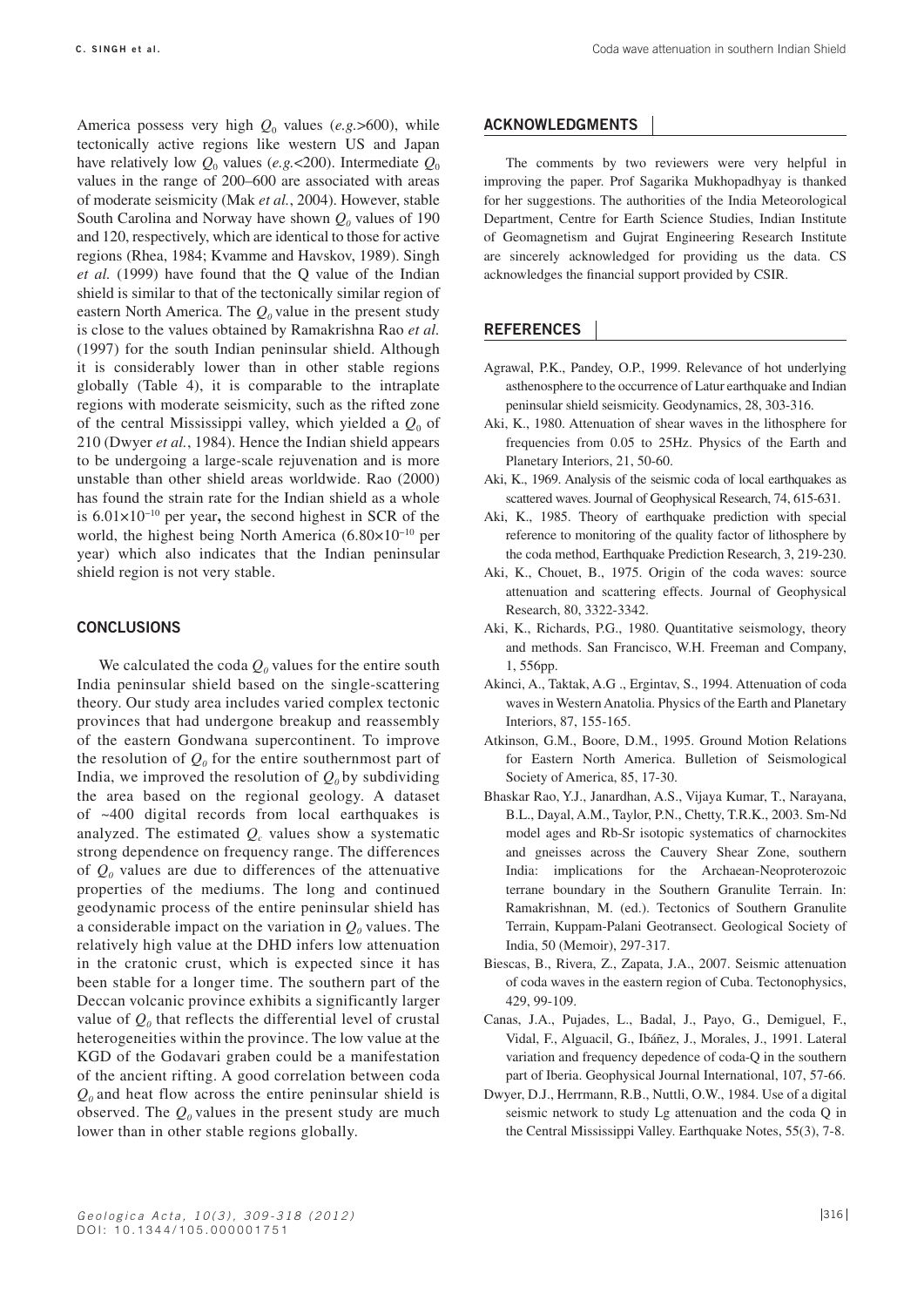- Frankel, A., Wennerberg, L., 1987. Energy flux model of seismic coda: speration of scattering and intrinsic attenuation. Bulletin of the Seismological Society of America, 77, 1223-1251.
- Gangrade, B.K., Arora, S.K., 2000. Seismicity of the Indian peninsular shield from regional earthquake data. Pure and Applied Geophysics, 157, 1683-1705.
- Gao, L.S., Biswas, N.N., Lee, L.C., Aki, K., 1983. Effect on multiple scattering on coda waves in three dimensional medium. Pure and Applied Geophysics, 121, 3-15.
- Gao, L.S., 1992. Physical meaning of the coda envelopes, in Volcanic Seismology. Gasparini, P., Scarpa, R., Aki, K. (eds.). I.A.V.C.E.I. Proceedings in Volcanology. New York, Springer-Verlag, 3, 391-403.
- Gupta, M.L., Sharma, S.R., Sundar, A., 1991. Heat flow and heat generation in the Archaean Dharwar cratons and implications for the southern Indian shield geotherm and lithospheric thickness. Tectonophysics, 194, 107-122.
- Gupta, S.C., Kumar, A., 2002. Seismic wave attenuation characteristics of three Indian regions: A comparative study. Current Science, 82, 407-413.
- Halls, H.C., Kumar, A., Srinivasan, R., Hamilton, M.A., 2007. Paleomagnetism and U-Pb geochronology of easterly trending dykes in the Dharwar craton, India: feldspar clouding, radiating dyke swarms and the position of India at 2.37Ga. Precambrian Research, 155, 47-68.
- Harinarayana, T., 2007. Comparison of Electrical Structure of the Deep Crust of the Central Indian Shear Zone, Narmada-Son Lineament, Deccan Traps, Southern Granulite Region and Eastern Dharwar Craton. Gondwana Research, 10, 251-261.
- Hasegawa, H.S., 1985. Attenuation of Lg waves in the Canadian Shield. Bulletin of the Seismological Society of America, 75, 1569-1582.
- Havskov, J., Malone, S., McClurg, D., Crosson, R., 1989. Coda Q for the state of Washington. Bulletin of the Seismological Society of America, 79, 1024-1038.
- Havskov, J., Ottemoller, L., 2003. SEISAN: the earthquake analysis software for Windows, Solaris, Linux, and Mac OSX Version 8.0, 244pp.
- Hellweg, M., Spudich, P., Fletcher. J.B., Baker, L.M., 1995. Stability of coda Q in the region of Parkfield, California: the view from the USGS Parkfield dense seismograph array. Journal of Geophysical Research, 100, 2089-2102.
- Ibáñez, J.M., Pezzo, E. D., De Miguel, F., Herriaz, M., Alguacie, G., Morales, J., 1990. Depth dependent seismic attenuation in the Granada zone (Southern Spain). Bulletin of the Seismological Society of America, 80, 1232-1244.
- Jin, A., Aki, K., 2005. High-resolution maps of coda Q in Japan and their interpretation by the brittle-ductile interaction hypothesis. Earth Planets Space, 57, 403-409.
- Jin, A., Aki, K., 1989. Spatial and temporal correlation between coda Q-1 and seismicity and its physical mechanism. Journal of Geophysical Research, 94, 14041-14059.
- Jin, A., Aki, K., 1988. Spatial and temporal correlation between coda Q and seismicity in China. Bulletin of the Seismological Society of America, 78, 741-769.
- Krishna, V.G., Ramesh, D.S., 2000. Propagation of crustalwaveguide-trapped Pg and seismic velocity structure in south Indian shield. Bulletin of the Seismological Society of America, 90, 1281-1294.
- Kvamme, L.B., Havskov, J., 1989. Q in southern Norway. Bulletin of the Seismological Society of America, 79, 1575-1588.
- Mak, S., Chan, L.S., Chandler, A.M., Koo, R.C.H., 2004. Coda Q estimates in the Hong Kong Region. Journal of Asian Earth Science, 24, 127-136.
- Mandal, P., Rastogi, B.K., 1998. A frequency-dependent relation of coda Qc for Koyna-Warna region India. Pure and Applied Geophysics, 153, 163-177.
- Mandal, P., Jainendra., Joshi, S., Kumar, S., Bhunia, R., Rastogi, B.K., 2004. Low coda  $Q_c$  in the Epicentral Region of the 2001 Bhuj Earthquake of Mw 7.7. Pure and Applied Geophysics, 161, 1635-1654.
- Mohan, G., Rai, S. S., 1992. Imaging of seismic scatterers beneath the Gauribidanur (GBA) array. Physics of the Earth and Planetary Interiors, 71, 36-45.
- Naqvi, S.M., Divakara Rao, V., Narain, H., 1974. The Protocontinental growth of the Indian Shield and antiquity of its rift valleys. Precambrian Research, 1, 345-395.
- Phillips, W.S., Lee, W.H.K., Newberry, J.T., 1988. Spatial variation of crustal coda Q in California. Pure and Applied Geophysics, 128, 251-260.
- Pujades, L., Canas, J.A., Egozcue, J.J., Puigvi, M.A., Pous, J., Gallart, J., Lana, X., Casas, A., 1991. Coda Q distribution in the Iberian Peninsula. Geophysical Journal International, 100, 285-301.
- Pulli, J.J., Aki, K., 1981. Attenuation of seismic waves in the lithosphere: comparison of active and stable areas. In: Beavers, J.E. (ed.). Earthquakes and Earthquake Engineering: The Eastern United States. Michigan, Ann Arbor Science Publishers Inc., Ann Arbor, 129-141.
- Pulli, J.J., 1984. Attenuation of coda waves in New England. Bulletin of the Seismological Society of America, 74, 1149-1166.
- Qureshy, M.N., Krishna Brahmam, N., Garde, S.C., Mathur, B.K., 1968. Gravity Anomalies and the Godavari Rift, India. Bulletin of the Seismological Society of America, 79, 1221- 1230.
- Radhakrishna, B.P., 1993. Neogene uplift and geomorphic rejuvenation of Indian peninsula. Current Science, 64, 787-793.
- Radhakrishna, B.P., Naqvi, S.M., 1986. Precambrian continental crust of India and its evolution. Journal of Geology, 94, 145-166.
- Ramakrishna Rao, C.V., Seshamma, N.V., Mandal, P., 1997. Estimation of coda- $O<sub>C</sub>$  and spectral characteristics of some moderate earthquakes of Southern Indian Peninsula. Unpublished report.
- Rao, B.R., 2000. Historical seismicity deformation rates in the Indian Peninsular Shield. Journal of Seismology, 4, 247-258.
- Rautian, T.G., Khalturin, V.I., 1978. The use of the coda for the determination H.N of the earthquake source spectrum. Bulletin of the Seismological Society of America, 68, 923-948.
- Ravi Shanker, 1995. Fragmented Indian shield and recent earthquakes. Geology Survey India, 27, 41-48.
- Reddy, P.R., Venkateswarlu, N., Koteswara Rao, P., Prasad,